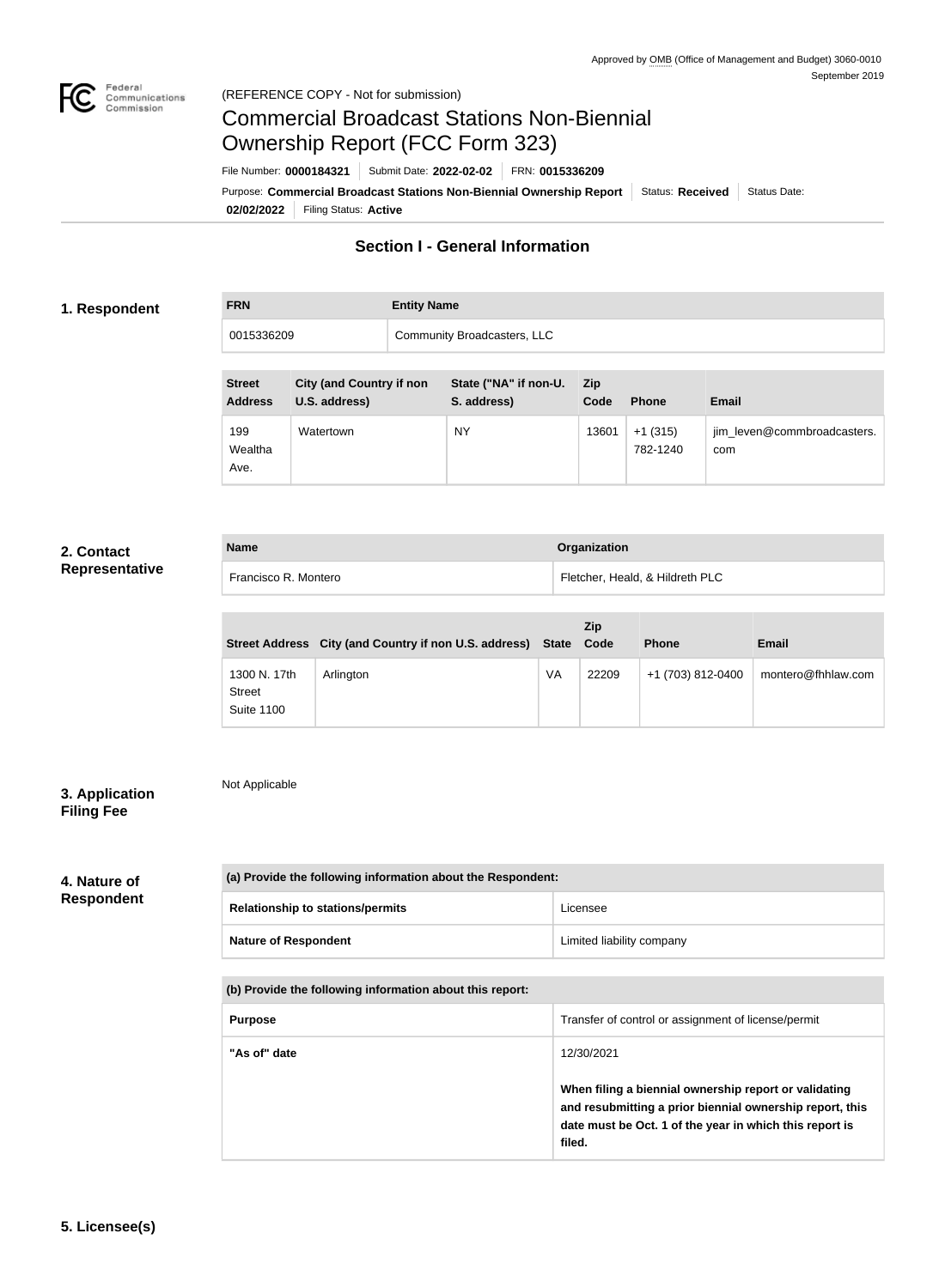#### **/Permittees(s) and Station(s) /Permit(s)**

| Licensee/Permittee Name     | <b>FRN</b> |
|-----------------------------|------------|
| Community Broadcasters, LLC | 0015336209 |

| Fac. ID No. | <b>Call Sign</b> | <b>City</b>             | <b>State</b> | <b>Service</b> |
|-------------|------------------|-------------------------|--------------|----------------|
| 2863        | <b>WOLY</b>      | <b>OLEAN</b>            | <b>NY</b>    | AM             |
| 2864        | <b>WPIG</b>      | <b>OLEAN</b>            | <b>NY</b>    | <b>FM</b>      |
| 6484        | <b>WQKI-FM</b>   | ORANGEBURG              | SC           | <b>FM</b>      |
| 6485        | <b>WGFG</b>      | <b>BRANCHVILLE</b>      | SC           | <b>FM</b>      |
| 10687       | <b>WPGO</b>      | <b>HORSEHEADS</b>       | <b>NY</b>    | AM             |
| 10688       | <b>WCID</b>      | <b>HORSEHEADS</b>       | <b>NY</b>    | <b>FM</b>      |
| 11624       | <b>WATN</b>      | <b>WATERTOWN</b>        | <b>NY</b>    | AM             |
| 11625       | <b>WTOJ</b>      | CARTHAGE                | <b>NY</b>    | <b>FM</b>      |
| 15835       | <b>DWDKD</b>     | <b>KINGSTREE</b>        | SC           | AM             |
| 15836       | WWKT-FM          | <b>KINGSTREE</b>        | SC           | <b>FM</b>      |
| 19473       | <b>WWAV</b>      | <b>SANTA ROSA BEACH</b> | FL.          | <b>FM</b>      |
| 19475       | <b>WECQ</b>      | <b>DESTIN</b>           | FL.          | <b>FM</b>      |
| 19861       | <b>W239BQ</b>    | <b>ELMIRA</b>           | <b>NY</b>    | <b>FX</b>      |
| 24149       | <b>WHYM</b>      | <b>LAKE CITY</b>        | SC           | AM             |
| 29140       | <b>WWBD</b>      | <b>SUMTER</b>           | SC           | <b>FM</b>      |
| 30799       | <b>WEFX</b>      | <b>HENDERSON</b>        | <b>NY</b>    | <b>FM</b>      |
| 43748       | <b>WBDR</b>      | <b>COPENHAGEN</b>       | <b>NY</b>    | <b>FM</b>      |
| 43833       | <b>WWHM</b>      | <b>SUMTER</b>           | SC           | AM             |
| 49419       | <b>W296DB</b>    | <b>OLEAN</b>            | <b>NY</b>    | <b>FX</b>      |
| 49446       | <b>WNGZ</b>      | <b>WATKINS GLEN</b>     | <b>NY</b>    | AM             |
| 49449       | <b>WCIM</b>      | <b>MONTOUR FALLS</b>    | <b>NY</b>    | FM             |
| 53611       | <b>WNKI</b>      | <b>CORNING</b>          | <b>NY</b>    | FM             |
| 54503       | <b>WSPX</b>      | <b>BOWMAN</b>           | SC           | <b>FM</b>      |
| 55267       | <b>WDXY</b>      | <b>SUMTER</b>           | SC           | AM             |
| 55268       | <b>WIBZ</b>      | WEDGEFIELD              | SC           | <b>FM</b>      |
| 55269       | <b>WSIM</b>      | LAMAR                   | <b>SC</b>    | <b>FM</b>      |
| 56196       | <b>W261CP</b>    | LOWVILLE                | <b>NY</b>    | <b>FX</b>      |
| 56374       | <b>WHWY</b>      | <b>HOLT</b>             | FL.          | <b>FM</b>      |
| 60811       | <b>WZLB</b>      | VALPARAISO              | FL.          | FM             |
| 63707       | WLJI             | <b>SUMMERTON</b>        | SC           | <b>FM</b>      |
| 66643       | <b>WPDT</b>      | COWARD                  | SC           | <b>FM</b>      |
| 66658       | <b>WLFK</b>      | GOUVERNEUR              | <b>NY</b>    | FM             |
|             |                  |                         |              |                |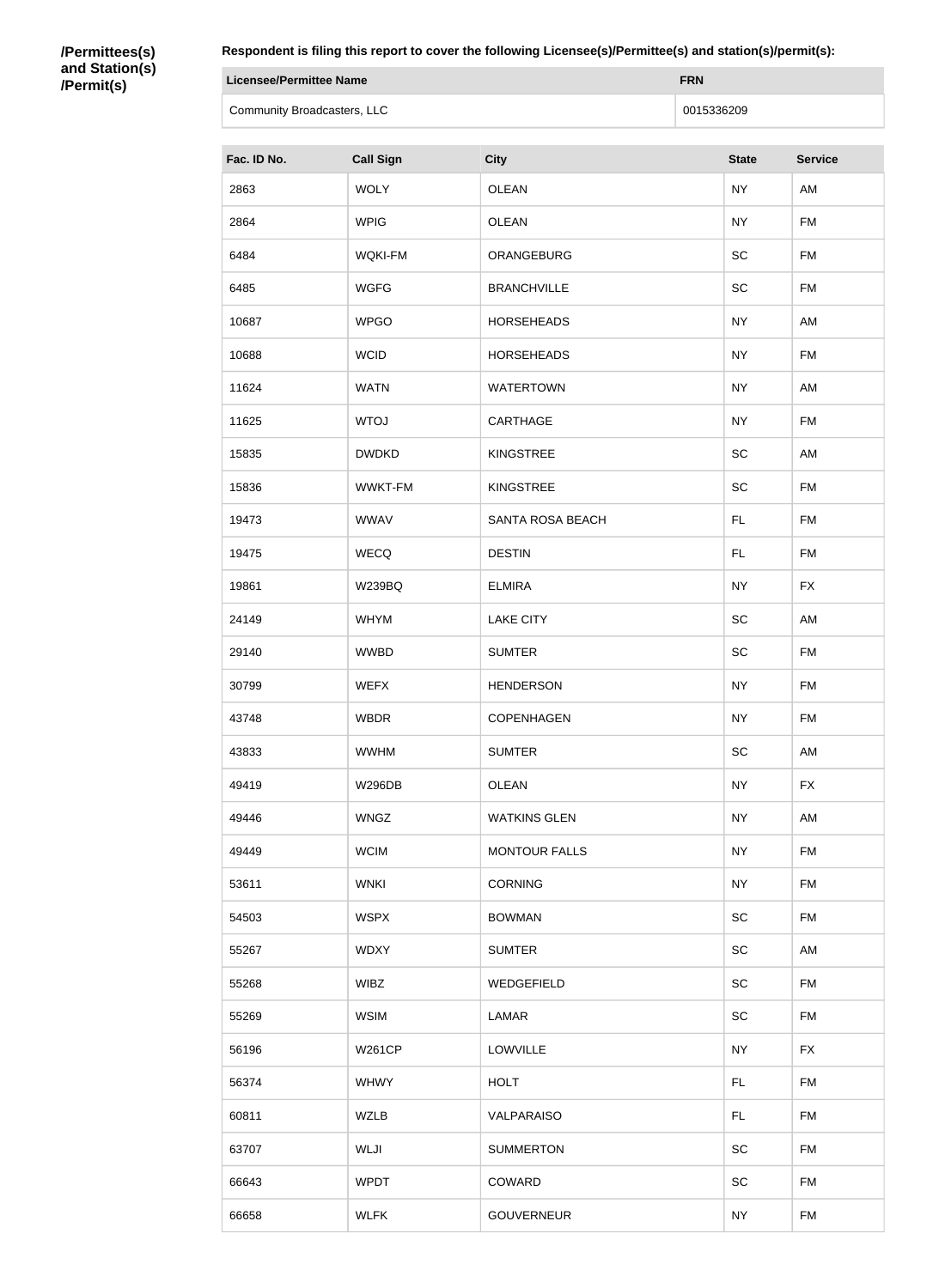| 66661  | <b>WQTK</b>   | <b>OGDENSBURG</b> | <b>NY</b> | <b>FM</b>  |
|--------|---------------|-------------------|-----------|------------|
| 66663  | <b>WSLB</b>   | <b>OGDENSBURG</b> | <b>NY</b> | AM         |
| 73400  | <b>WOLH</b>   | <b>FLORENCE</b>   | SC        | AM         |
| 85642  | <b>W267CJ</b> | <b>HORSEHEADS</b> | <b>NY</b> | <b>FX</b>  |
| 138949 | <b>W246AW</b> | <b>FLORENCE</b>   | <b>SC</b> | <b>FX</b>  |
| 141121 | <b>W227BI</b> | <b>SUMTER</b>     | SC        | <b>FX</b>  |
| 141978 | <b>W222BH</b> | <b>SUMTER</b>     | SC        | <b>FX</b>  |
| 141983 | <b>W290AY</b> | <b>SUMTER</b>     | SC        | <b>FX</b>  |
| 142004 | <b>W246BX</b> | ORANGEBURG        | SC        | <b>FX</b>  |
| 142029 | <b>W242CB</b> | <b>FLORENCE</b>   | SC        | <b>FX</b>  |
| 142031 | <b>W252DI</b> | CONCORD           | NC        | <b>FX</b>  |
| 142034 | <b>W298BI</b> | <b>FLORENCE</b>   | SC        | <b>FX</b>  |
| 155946 | <b>W247BN</b> | <b>KINGSTREE</b>  | SC        | <b>FX</b>  |
| 160804 | <b>WTQS</b>   | <b>CAMERON</b>    | SC        | AM         |
| 166014 | <b>WOTT</b>   | <b>CALCIUM</b>    | <b>NY</b> | <b>FM</b>  |
| 181657 | W43CU-D       | <b>FLORENCE</b>   | SC        | <b>LPD</b> |
| 183329 | <b>WFRK</b>   | QUINBY            | SC        | <b>FM</b>  |
|        |               |                   |           |            |

# **Section II – Non-Biennial Ownership Information**

**1. 47 C.F.R. Section 73.3613 and Other Documents**

Licensee/Permittee Respondents should list all contracts and other instruments set forth in 47 C.F.R. Section 73.3613(a) through (c) for the facility or facilities listed on this report. In addition, attributable Local Marketing Agreements (LMAs) and attributable Joint Sales Agreements (JSAs) must be disclosed by the licensee of the brokering station on its ownership report. If the agreement is an attributable LMA, an attributable JSA, or a network affiliation agreement, check the appropriate box. Otherwise, select "Other." Non-Licensee/Permittee Respondents should select "Not Applicable" in response to this question.

| <b>Document Information</b>           |                                                                                   |
|---------------------------------------|-----------------------------------------------------------------------------------|
| Description of contract or instrument | Manager's Certificate                                                             |
| Parties to contract or instrument     | James L. Leven, Bruce J. Mittman, and Peter Henderson                             |
| Date of execution                     | 12/2021                                                                           |
| Date of expiration                    | No expiration date                                                                |
| <b>Agreement type</b>                 | Other                                                                             |
| (check all that apply)                | <b>Agreement Type: Manager's Certificate</b>                                      |
|                                       |                                                                                   |
| <b>Document Information</b>           |                                                                                   |
| Description of contract or instrument | Loan Agreement                                                                    |
| Parties to contract or instrument     | Needham Bank, Community Broadcasters LLC, Bruce J.<br>Mittman, and James L. Leven |
| Date of execution                     | 12/2021                                                                           |
| Date of expiration                    | No expiration date                                                                |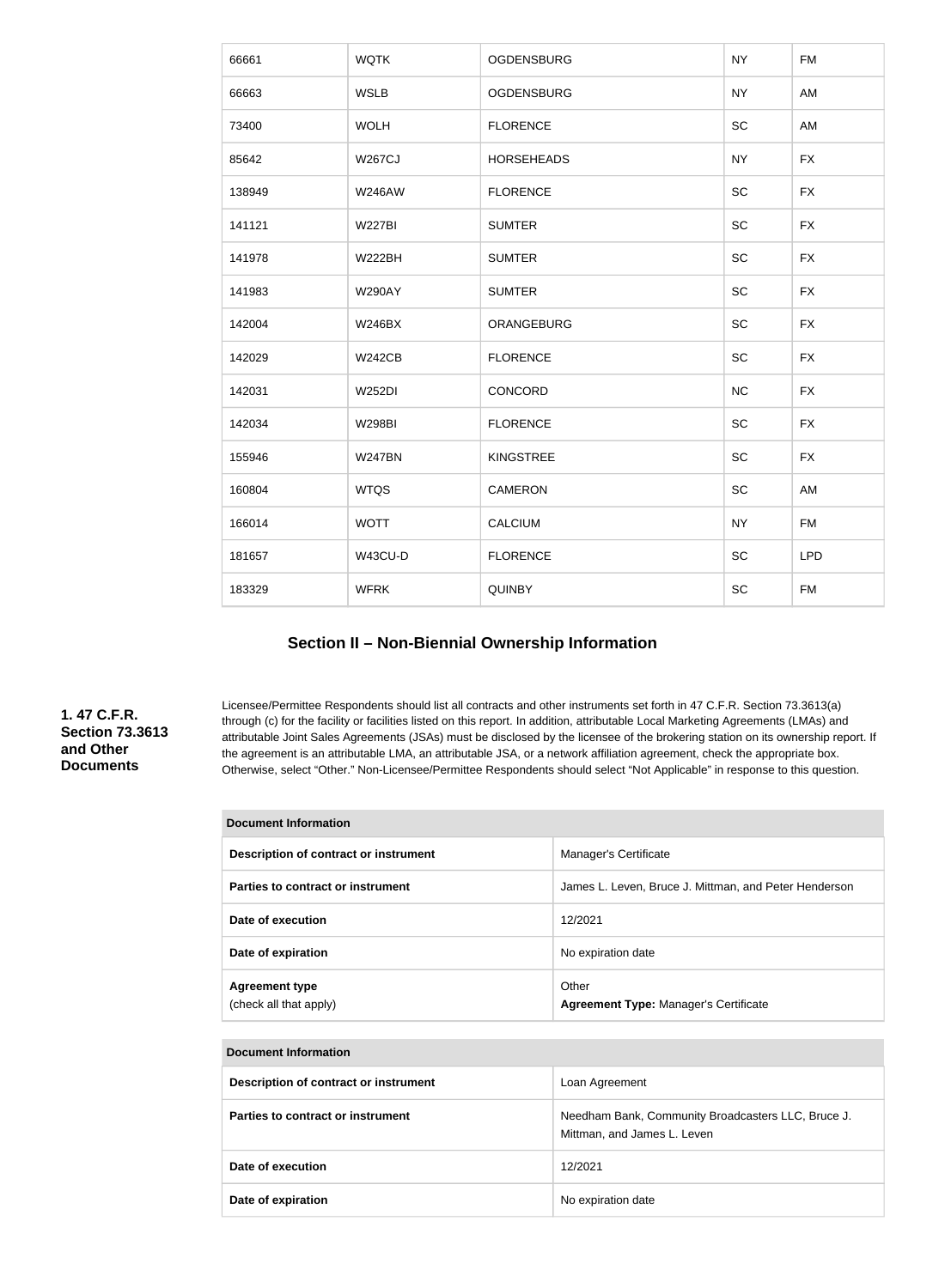| Agreement type         | Other                                 |
|------------------------|---------------------------------------|
| (check all that apply) | <b>Agreement Type: Loan Agreement</b> |

| <b>Document Information</b>                     |                                                    |  |
|-------------------------------------------------|----------------------------------------------------|--|
| Description of contract or instrument           | <b>Security Agreement</b>                          |  |
| Parties to contract or instrument               | Community Broadcasters, LLC, Needham Bank          |  |
| Date of execution                               | 12/2021                                            |  |
| Date of expiration                              | No expiration date                                 |  |
| <b>Agreement type</b><br>(check all that apply) | Other<br><b>Agreement Type: Security Agreement</b> |  |

#### **Document Information**

| Description of contract or instrument           | Collateral Assignment of Interests in Licenses, Permits, and<br>Agreements |
|-------------------------------------------------|----------------------------------------------------------------------------|
| Parties to contract or instrument               | Community Broadcasters, LLC, Needham Bank                                  |
| Date of execution                               | 12/2021                                                                    |
| Date of expiration                              | No expiration date                                                         |
| <b>Agreement type</b><br>(check all that apply) | Other<br><b>Agreement Type: Assignment</b>                                 |

#### **2. Ownership Interests**

**(a)** Ownership Interests. This Question requires Respondents to enter detailed information about ownership interests by generating a series of subforms. Answer each question on each subform. The first subform listing should be for the Respondent itself. If the Respondent is not a natural person, also list each of the officers, directors, stockholders, non-insulated partners, non-insulated members, and any other persons or entities with a direct attributable interest in the Respondent pursuant to the standards set forth in 47 C.F.R. Section 73.3555. (A "direct" interest is one that is not held through any intervening companies or entities.) List each interest holder with a direct attributable interest in the Respondent separately.

Leave the percentage of total assets (Equity Debt Plus) field blank for an interest holder unless that interest holder has an attributable interest in the Respondent solely on the basis of the Commission's Equity Debt Plus attribution standard, 47 C.F.R. Section 73.3555, Note 2(i).

In the case of vertical or indirect ownership structures, list only those interests in the Respondent that also represent an attributable interest in the Licensee(s) or Permittee(s) for which the report is being submitted.

Entities that are part of an organizational structure that includes holding companies or other forms of indirect ownership must file separate ownership reports. In such a structure do not report, or file a separate report for, any interest holder that does not have an attributable interest in the Licensee(s) or Permittee(s) for which the report is being submitted.

Please see the Instructions for further detail concerning interests that must be reported in response to this question.

The Respondent must provide an FCC Registration Number for each interest holder reported in response to this question. Please see the Instructions for detailed information and guidance concerning this requirement.

| <b>Ownership Information</b> |                             |                  |
|------------------------------|-----------------------------|------------------|
| <b>FRN</b>                   | 0015336209                  |                  |
| <b>Entity Name</b>           | Community Broadcasters, LLC |                  |
| <b>Address</b>               | PO Box                      |                  |
|                              | <b>Street 1</b>             | 199 Wealtha Ave. |
|                              | <b>Street 2</b>             |                  |
|                              | <b>City</b>                 | Watertown        |
|                              |                             |                  |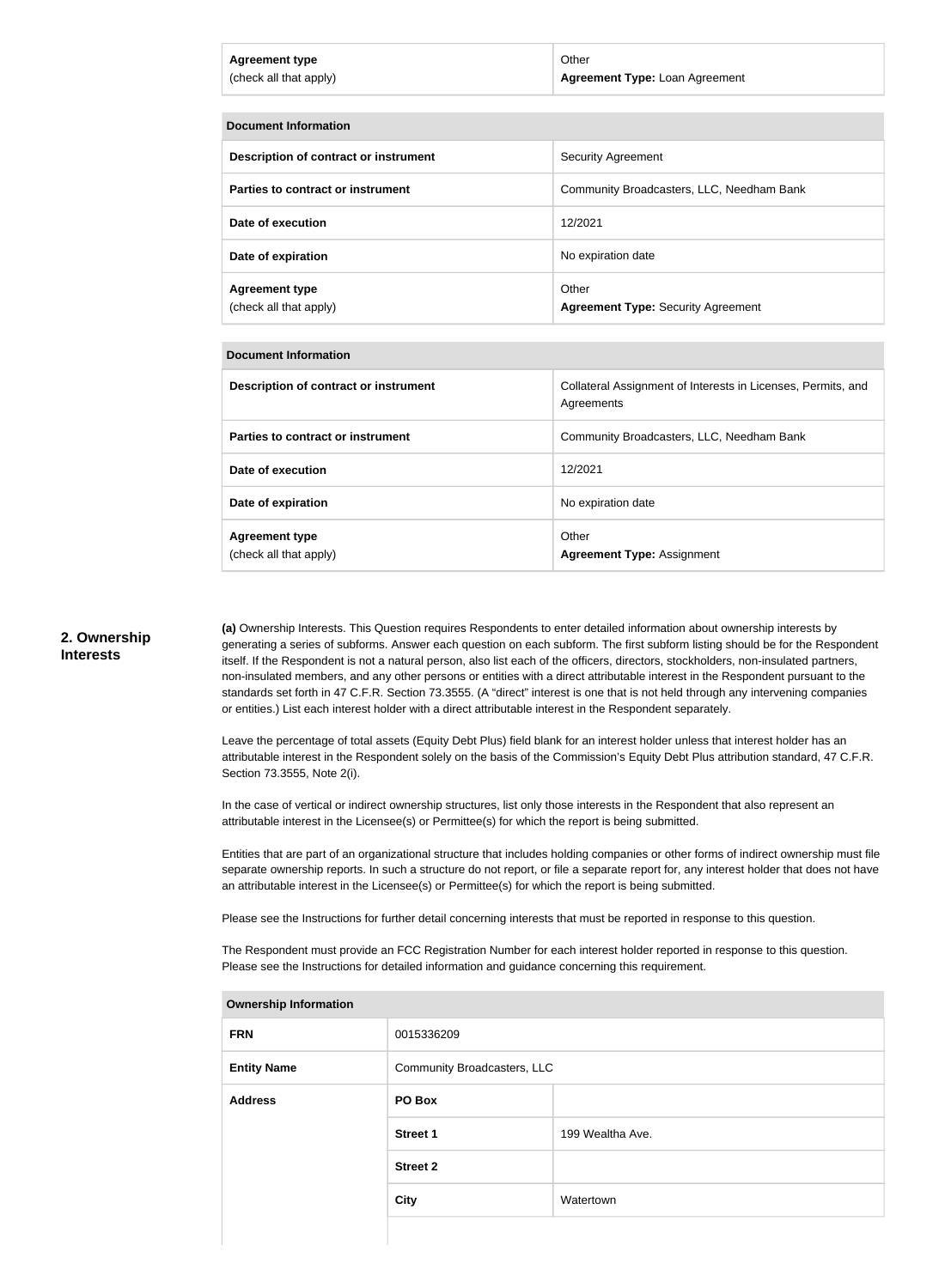|                                                                                                                            | State ("NA" if non-U.S.<br>address)       | <b>NY</b>            |                            |  |
|----------------------------------------------------------------------------------------------------------------------------|-------------------------------------------|----------------------|----------------------------|--|
|                                                                                                                            | <b>Zip/Postal Code</b>                    | 13601                |                            |  |
|                                                                                                                            | Country (if non-U.S.<br>address)          | <b>United States</b> |                            |  |
| <b>Listing Type</b>                                                                                                        | Respondent                                |                      |                            |  |
| <b>Positional Interests</b><br>(check all that apply)                                                                      | Respondent                                |                      |                            |  |
| <b>Interest Percentages</b><br>(enter percentage values                                                                    | <b>Voting</b>                             | 0.0%                 | <b>Jointly Held?</b><br>No |  |
| from 0.0 to 100.0)                                                                                                         | <b>Total assets (Equity Debt</b><br>Plus) | 0.0%                 |                            |  |
| Does interest holder have an attributable interest in one or more broadcast stations<br>that do not appear on this report? |                                           |                      | No.                        |  |

| <b>Ownership Information</b>                                                                                                            |                                              |                      |                            |
|-----------------------------------------------------------------------------------------------------------------------------------------|----------------------------------------------|----------------------|----------------------------|
| <b>FRN</b>                                                                                                                              | 0019797737                                   |                      |                            |
| <b>Name</b>                                                                                                                             | James L. Leven                               |                      |                            |
| <b>Address</b>                                                                                                                          | PO Box                                       |                      |                            |
|                                                                                                                                         | <b>Street 1</b>                              | 203 Bayard St.       |                            |
|                                                                                                                                         | <b>Street 2</b>                              |                      |                            |
|                                                                                                                                         | <b>City</b>                                  | Sacketts Harbor      |                            |
|                                                                                                                                         | State ("NA" if non-U.S.<br>address)          | <b>NY</b>            |                            |
|                                                                                                                                         | <b>Zip/Postal Code</b>                       | 13685                |                            |
|                                                                                                                                         | Country (if non-U.S.<br>address)             | <b>United States</b> |                            |
| <b>Listing Type</b>                                                                                                                     | Other Interest Holder                        |                      |                            |
| <b>Positional Interests</b><br>(check all that apply)                                                                                   | Officer, LC/LLC/PLLC Member, Other - Manager |                      |                            |
| <b>Interest Percentages</b><br>(enter percentage values<br>from 0.0 to 100.0)                                                           | Voting                                       | 50.0%                | <b>Jointly Held?</b><br>No |
|                                                                                                                                         | <b>Total assets (Equity Debt</b><br>Plus)    | 58.0%                |                            |
| Does interest holder have an attributable interest in one or more broadcast stations<br><b>No</b><br>that do not appear on this report? |                                              |                      |                            |

#### **Ownership Information**

| <b>FRN</b>     | 0019797778           |                    |
|----------------|----------------------|--------------------|
| <b>Name</b>    | <b>Bruce Mittman</b> |                    |
| <b>Address</b> | PO Box               |                    |
|                | <b>Street 1</b>      | 14 Longmeadow Road |
|                | <b>Street 2</b>      |                    |
|                |                      |                    |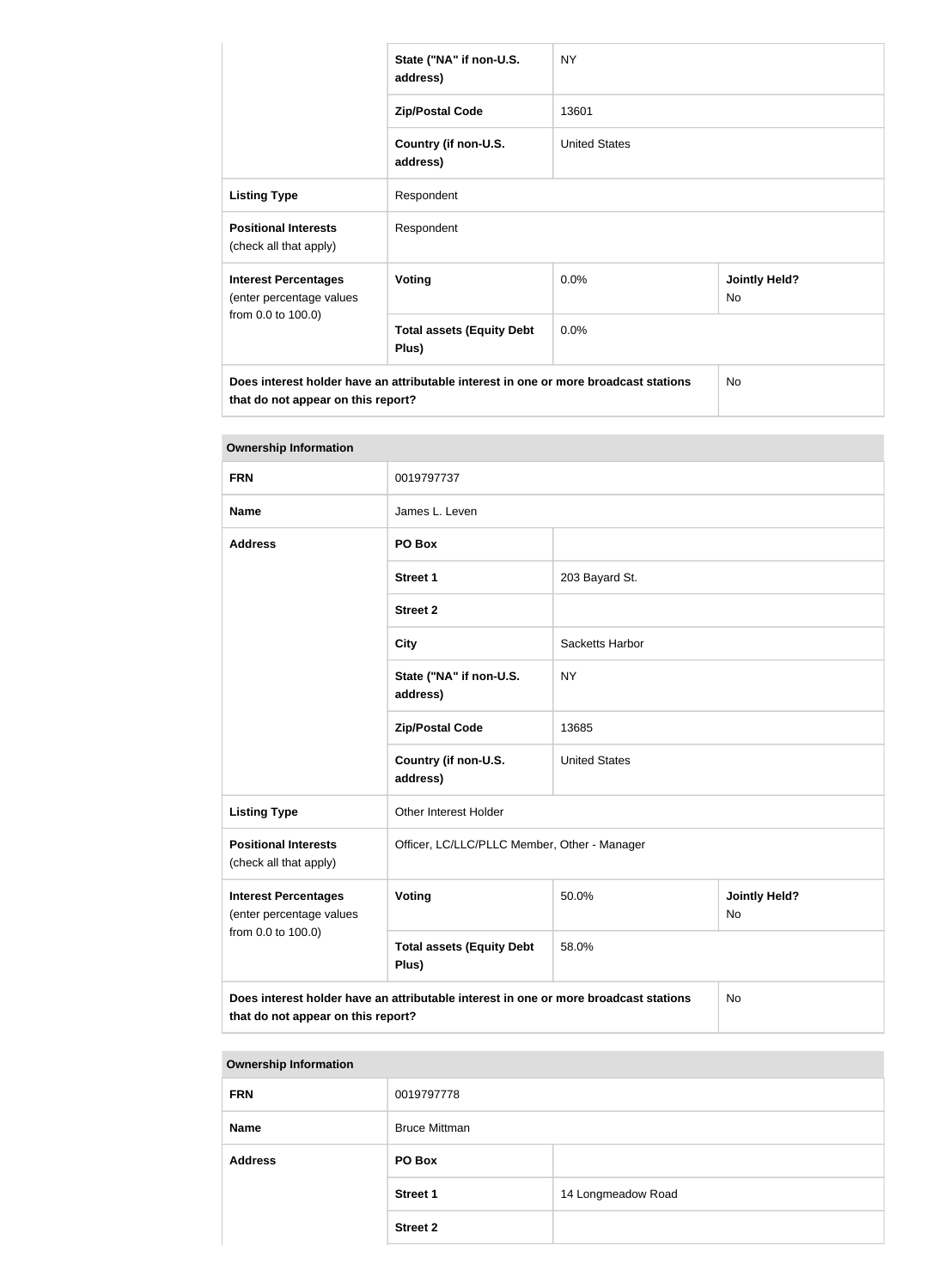|                                                                                                                                                                                                      | <b>City</b>                                  | <b>Newton Center</b> |                                   |
|------------------------------------------------------------------------------------------------------------------------------------------------------------------------------------------------------|----------------------------------------------|----------------------|-----------------------------------|
|                                                                                                                                                                                                      | State ("NA" if non-U.S.<br>address)          | MA                   |                                   |
| 02459<br><b>Zip/Postal Code</b>                                                                                                                                                                      |                                              |                      |                                   |
|                                                                                                                                                                                                      | Country (if non-U.S.<br>address)             | <b>United States</b> |                                   |
| <b>Listing Type</b>                                                                                                                                                                                  | Other Interest Holder                        |                      |                                   |
| <b>Positional Interests</b><br>(check all that apply)                                                                                                                                                | Officer, LC/LLC/PLLC Member, Other - Manager |                      |                                   |
| <b>Interest Percentages</b><br>(enter percentage values                                                                                                                                              | Voting                                       | 50.0%                | <b>Jointly Held?</b><br><b>No</b> |
| from 0.0 to 100.0)                                                                                                                                                                                   | <b>Total assets (Equity Debt</b><br>Plus)    | 42.0%                |                                   |
| Does interest holder have an attributable interest in one or more broadcast stations<br>that do not appear on this report?                                                                           |                                              | <b>No</b>            |                                   |
|                                                                                                                                                                                                      |                                              |                      |                                   |
| (b) Respondent certifies that any interests, including equity, financial, or voting<br>interests, not reported in this filing are non-attributable.<br>If "No," submit as an exhibit an explanation. |                                              | Yes                  |                                   |

| (c) Does the Respondent or any reported interest holder<br>hold an attributable interest in any newspaper entities in |  |
|-----------------------------------------------------------------------------------------------------------------------|--|
| the same market as any station for which this report is                                                               |  |
| filed, as defined in 47 C.F.R. Section 73.3555?                                                                       |  |
| If "Yes," provide information describing the interest(s), using                                                       |  |
| EITHER the subform OR the spreadsheet option below.                                                                   |  |
| Respondents with a large number (50 or more) of entries to                                                            |  |
| submit should use the spreadsheet option.                                                                             |  |
| NOTE: Spreadsheets must be submitted in a special XML                                                                 |  |
| Spreadsheet format with the appropriate structure that is                                                             |  |
| specified in the documentation. For instructions on how to                                                            |  |
| use the spreadsheet option to complete this question                                                                  |  |
| (including templates to start with), please Click Here.                                                               |  |
| If using the subform, leave the percentage of total assets                                                            |  |
| (Equity Debt Plus) field blank for an interest holder unless                                                          |  |
| that interest holder has an attributable interest in the                                                              |  |
| newspaper entity solely on the basis of the Commission's                                                              |  |
| Equity Debt Plus attribution standard, 47 C.F.R. Section                                                              |  |
| 73.3555, Note 2(i). If using an XML Spreadsheet, enter "NA"                                                           |  |
| into the percentage of total assets (Equity Debt Plus) field                                                          |  |
| for an interest holder unless that interest holder has an                                                             |  |
| attributable interest in the newspaper entity solely on the                                                           |  |
| basis of the Commission's Equity Debt Plus attribution                                                                |  |
| standard.                                                                                                             |  |
| The Respondent must provide an FCC Registration Number                                                                |  |
| for each interest holder reported in response to this                                                                 |  |
| question. Please see the Instructions for detailed information                                                        |  |
| and guidance concerning this requirement.                                                                             |  |